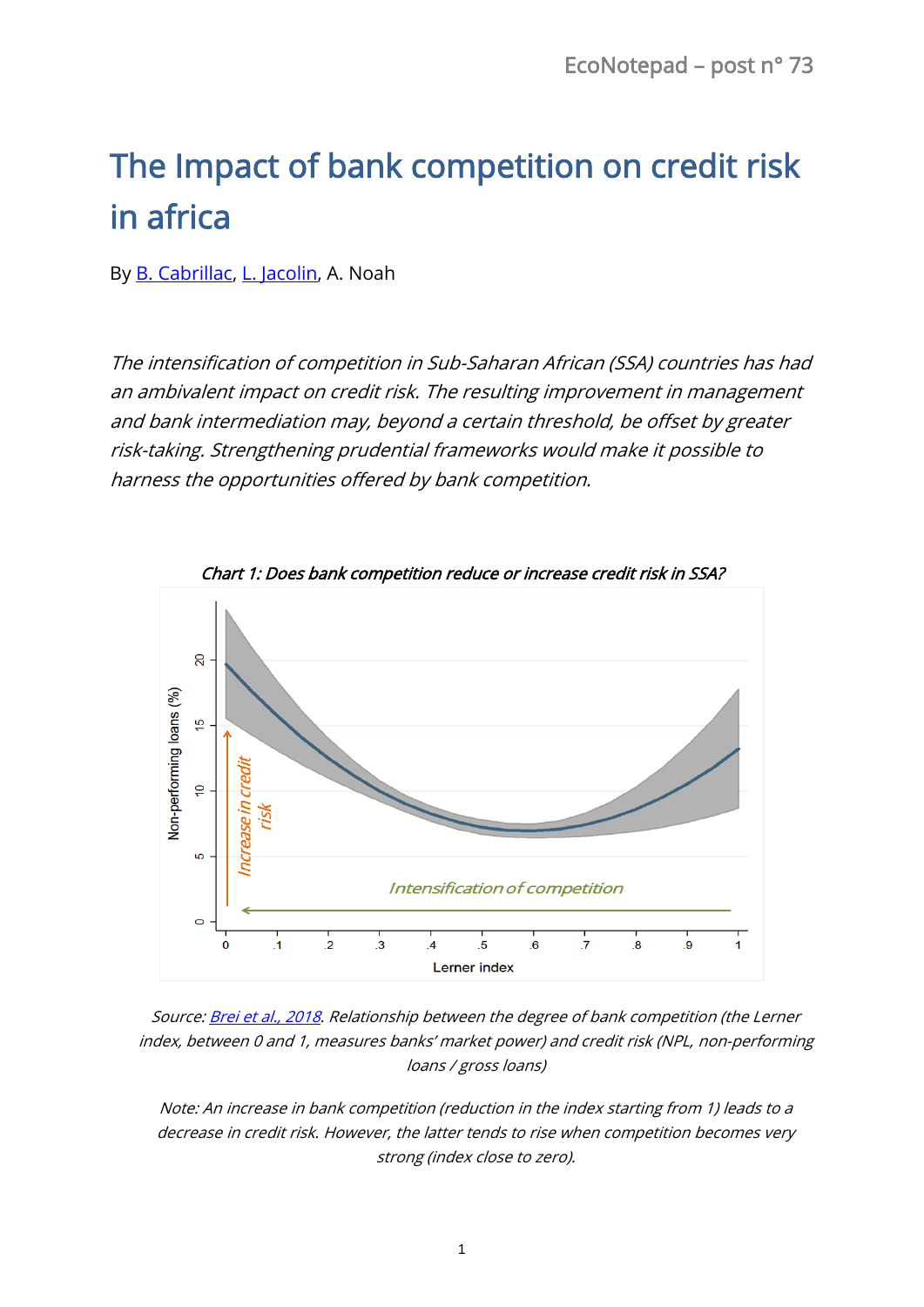## Lower credit risk brought about by greater competition in SSA?

In SSA countries where credit growth remains limited (on average 30% of GDP), access to credit is key for private sector development and poverty reduction. Unlike developed countries, where the hypertrophy of financial systems is sometimes the subject of debate ("Too much finance?"), credit development and financial inclusion (in particular through microfinance) can be considered as levers for development in SSA countries. Improved access to credit is a significant factor in private sector growth in developing countries (see [Chauvet and Jacolin, 2017\)](https://www.sciencedirect.com/science/article/pii/S0305750X17300803).

The banking sectors in SSA countries have undergone major transformations over the past two decades in connection with the super-cycle of economic growth brought about in particular by the rise in commodity prices [\(Jacolin and Noah, 2017\)](https://ideas.repec.org/a/bfr/quarte/20174705.html). These changes have led to a rise in the number of banks (from 445 in 2005 to 560 in 2015) and the emergence of pan-African groups (Ecobank, UBA, Bank of Africa and Attijariwafa Bank, for example).

This movement has, among other things, contributed to financial development through an increase in outstanding loans and a significant improvement in financial inclusion, amplified by financial innovation, such as [mobile money](http://www.csae.ox.ac.uk/materials/papers/csae-wps-2017-02.pdf) (leapfrogging).

Even though credit risk in SSA countries remains higher than that of emerging and advanced countries, whose average non-performing loan rates stood at respectively 3.5% and 4.9% in 2015 (source: FSI base, IMF), it has posted a sustained decline (see Chart 2). Non-performing loans thus averaged less than 7% in 2012, compared with 16% in 2000. This decrease in credit risk may be affected by banking crises, such as that of Nigeria in 2009-2010 (peak at 8.7% in 2010) or cyclical shocks, such as the fall in oil prices after 2014, which lead to a rise in credit risk (9.3% in 2015).

![](_page_1_Figure_6.jpeg)

Chart 2: Significant decline in the share of non-performing loans in SSA (as a % of gross loans)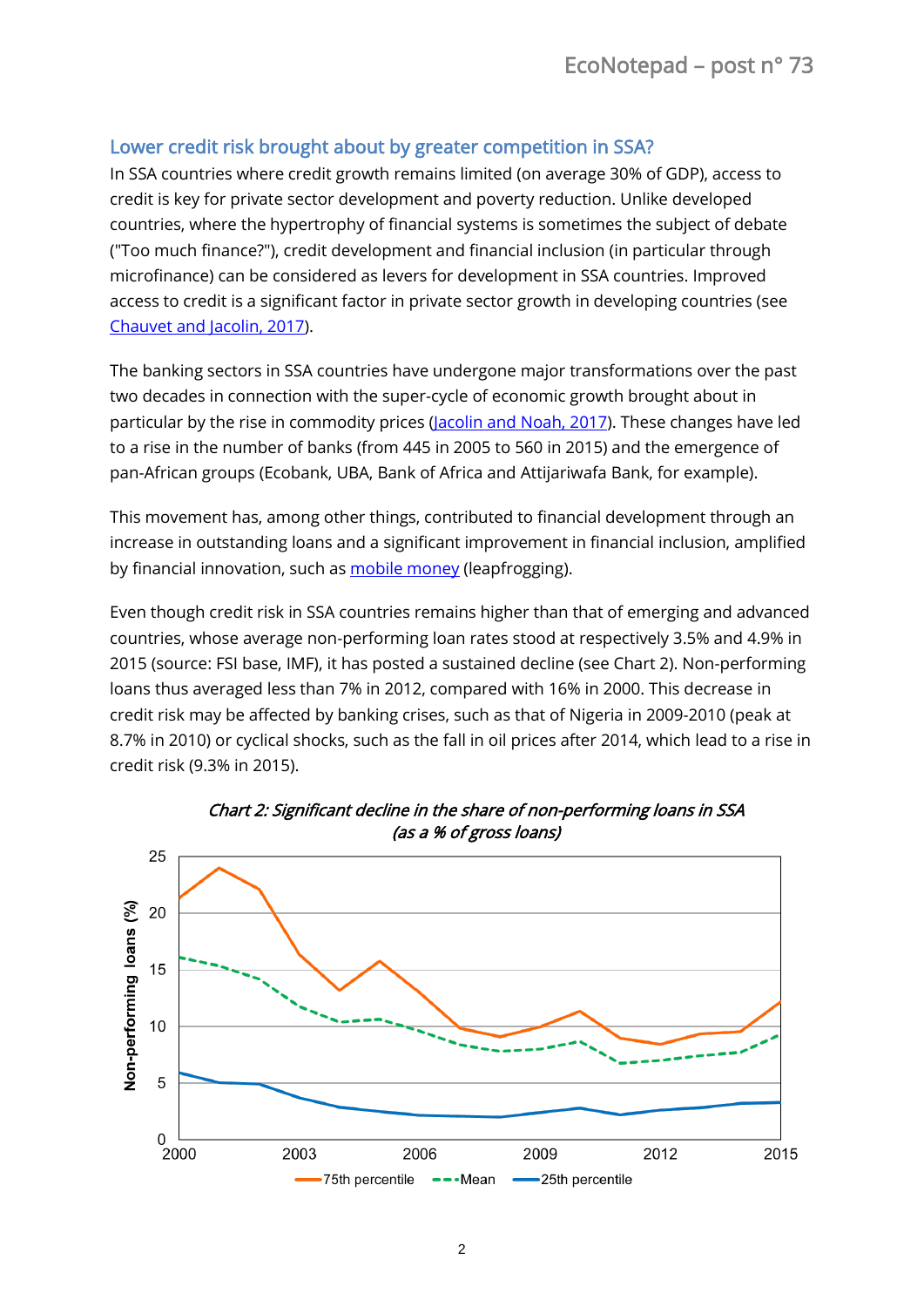Source: FitchConnect, authors' calculations from a sample of 33 SSA countries, including 12 franc zone countries.

## The effect of competition on credit risk is ambivalent

Bank competition has conflicting effects on credit risk, the relative importance of which continues to be the subject o[f debate.](https://onlinelibrary.wiley.com/doi/pdf/10.1111/joes.12131) On the one hand, the increase in bank competition leads to an improvement in the quality of credit portfolios. It contributes to improving operational efficiency and the allocation of capital, through the dissemination of best practices and risk analysis methods. These efficiency gains also result in improved data collection by banks and in a reduction of the uncertainty, surrounding borrowers' default risk, which is particularly high in SSA. Overall, bank competition can contribute, at constant risk-taking, to faster credit development, at a lower cost.

On the other hand, competition between banks may have negative effects on the quality of credit portfolios. It reduces profit margins (or monopoly/oligopoly rents) and encourages banks to take greater risks in order to maintain their ability to generate profits ("franchise value"). These incentives clearly encourage bank lending but may eventually raise the average credit risk of the credit portfolio.

The net effect of these different transmission channels on credit risk depends on the intensity of competition, as well as the macroeconomic, regulatory and prudential environments. According to **Brei et al. (2018)**, the positive effects of increased competition eventually become lower than its negative effects in SSA countries (see Chart 1). This result remains valid even if alternative measures of credit risk (provisions for non-performing loans and distance-to-default - Z-score) and of competition (using a market structure indicator for example) are used.

## Strengthening prudential frameworks is crucial to cope with rising risks

Given the potentially negative effect of competition on credit risk above a certain threshold, sustainable credit expansion must go hand in hand with a strengthening of micro-prudential frameworks in sub-Saharan Africa. These frameworks are in the process of being harmonised with international best practices. In 2014, respectively 43% and 40% of SSA countries implemented IFRS accounting standards and Basel II/Basel III prudential frameworks [\(Guérineau et al., 2016\)](http://www.ferdi.fr/sites/www.ferdi.fr/files/publication/fichiers/la_politique_macroprudentielle_dans_luemoa_fr-web.pdf).

The specific risks linked to the financial systems of these countries should also be taken into account, especially given the large share of government securities in bank portfolios in sub-Saharan Africa (20% of the balance sheet in 2015, Fitchconnect). A weighting of sovereign risks is already effective in the franc zone, both in microprudential frameworks and in the bank refinancing mechanisms with the central bank.

Given that it can result in increased risk-taking and a rise in credit risk, the intensification of competition must also go hand in hand with a gradual strengthening of the macroprudential framework. The objective is to enhance the resilience of banking systems to exogenous